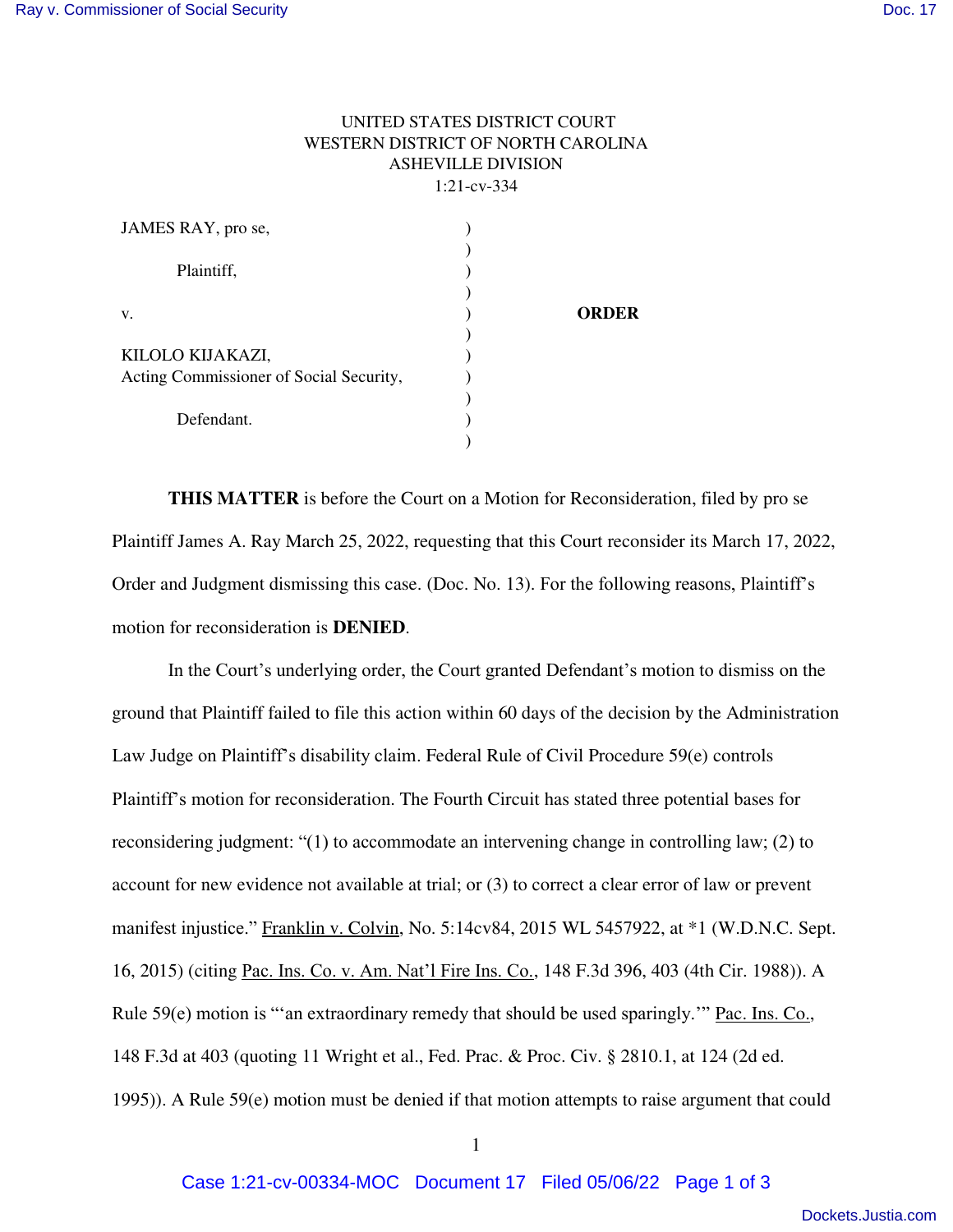have been raised before the Court enters judgment. Id. (citing Russell v. Delco Remy Div. of Gen. Motors Corp., 51 F.3d 746, 749 (7th Cir. 1995)). Similarly, such a motion cannot be "relitigate" arguments. See 11 Wright et al., Fed. Prac. & Proc. Civ. § 2810.1, at 127–28 (2d ed. 1995).

Here, as Defendant notes, Plaintiff has not attempted to address any of the potential bases for granting a Rule 59(e) motion in his submission, nor could he. There has been no change in the controlling law requiring him to file his civil action within 60 days of Defendant's final decision. There is no evidence that was not available when this Court reviewed Defendant's motion to dismiss. There has been no clear error of law given the plain language of the statute at issue and this Court's application of that law to the facts of this case.

Finally, there is no basis to assert that reconsideration is necessary to prevent manifest injustice, and Plaintiff has not alleged one. "Clear error or manifest injustice" require a showing that a court "has patently misunderstood a party, or has made a decision outside the adversarial issues presented to the Court by the parties, or has made an error not of reasoning but of apprehension." King v. McFadden, No. 1:14-cv-00091-JMC, 2015 WL 4937292, at \*2 (D.S.C. Aug. 18, 2015) (internal citations omitted). None of those considerations apply here.

As discussed in support of Defendant's motion to dismiss, Plaintiff had 60 days to file suit, he did not do so, and he has not presented any reason why this Court should set aside a wellestablished statutory scheme designed "to move millions of cases to speedy resolution in a bureaucracy that processes millions of cases annually." Bowen v. City of New York, 476 U.S. 467, 481 (1986). Nor has he offered any justification for his request that this Court assume jurisdiction over this matter despite the clear and consistent caselaw of this Court. See, e.g., Freeman v. Berryhill, No. 1:18cv156, 2019 WL 6711553, at \*1–2 (W.D.N.C. Dec. 9, 2019);